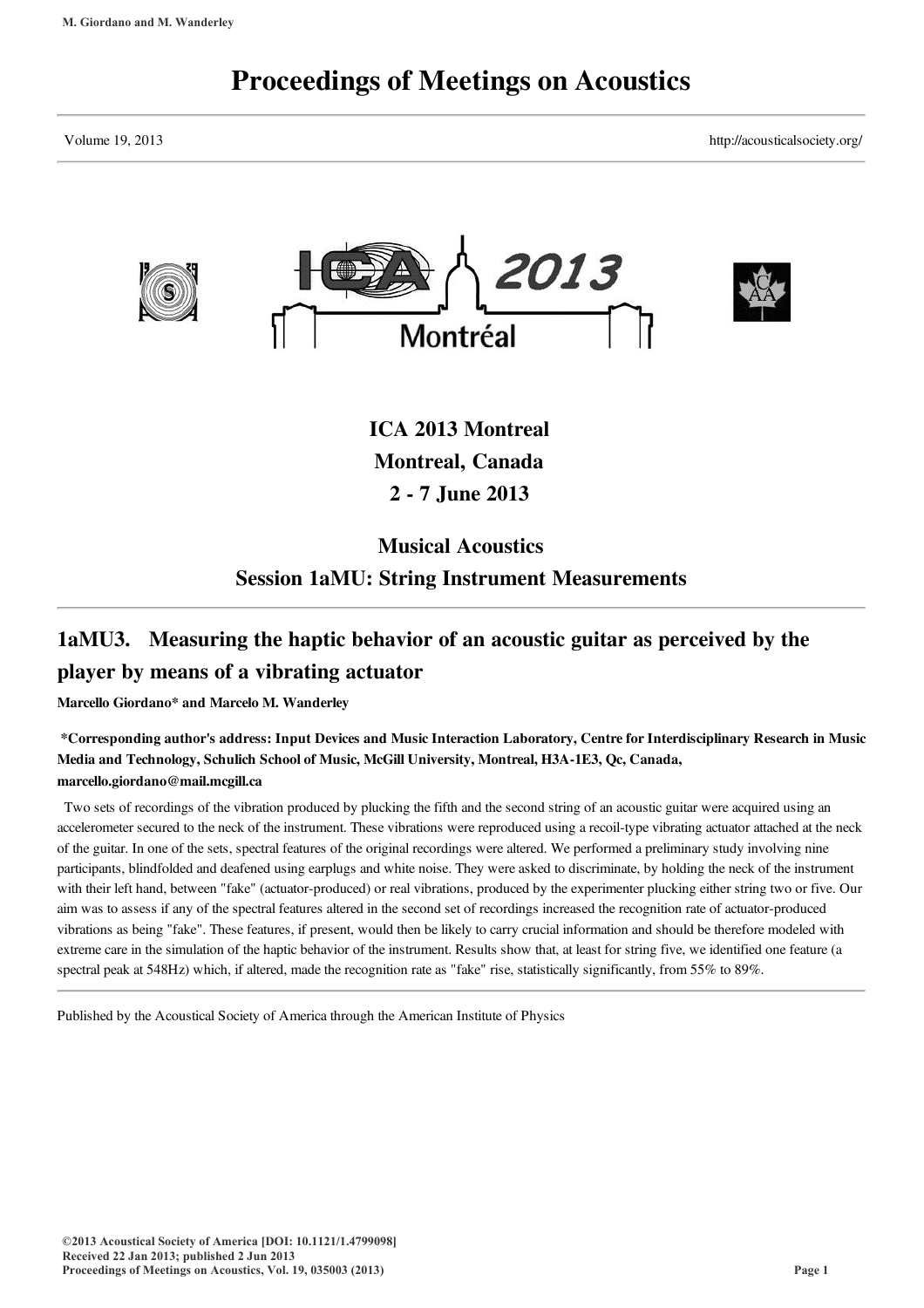#### **MOTIVATIONS**

Much research, in past and recent years, has been devoted to the analysis of the vibrational behavior of an acoustical instruments [1]. These studies have usually tried to associate peculiarities in this behavior to specific sound qualities of the instrument itself.

The only work we know about, which specifically addressed the issue of describing the vibrational behavior of an instrument from a player's haptic perception perspective is one by Askenfelt and Jansson [2]. The authors examined the vibrating behavior of several stringed instruments (violin, guitar, double bass, piano) by means of accelerometers, placed on different positions, and holography measurements to identify the patterns of several low-frequency vibration modes. The data from the accelerometers was plotted against the curves describing tactile frequency sensitivity [3].

This experiment showed that in most of the location where the accelerometers were placed, the vibrations could be sensed by the tactile channel, but no conclusion can be draw about the importance of this vibration for the player.

Keane [4] studied the vibration of a piano keyboard, identifying two main components, a *tonal* and *broadband*, noisy one. In a subsequent experiment [5], a modified upright piano was built using materials with higher mechanical impedance, reducing the broadband component of the key vibrations. Results showed that pianist rated the modified piano better than an original one, but their remarks focused on improvements in the loudness and tone of the sound (which were measured to be equal in both pianos), while no comments were made about the vibration sensation.

Fritz and colleagues [6, 7] performed a verbal analysis, investigating how violin players rate the quality of different violins. When we look at the comments violin players gave about the instruments, most of them are about their sound properties, and just a few ones are about the instrument haptic behavior (*"easy to play", "I give it energy, it has to give it back to me", "it responds quickly and well"* [6]).

These remarks seem to suggest that the vibration information, even though available to the player, is integrated with the auditory feedback, making it impossible for the player to give specific judgements on the perceived vibrational properties of the instrument.

We decided to design an experiment addressing this specific issue: identify in the vibration produced by the instrument, the most relevant tactile cues that can be sensed by performers.

#### **PILOT EXPERIMENT**

Previous studies have been conducted on the perception of piano tones to identify their main characteristics as perceived by a listener. Both Blackham [8] and Fletcher and al. [9] for example, have conducted experiments in which listeners had to distinguish between synthetic and recorded piano tones; results showed that using this approach they could identify the correct decay rates and degree of inharmonicity that make a synthetic tones indistinguishable from real tones. Fritz et al. [10] also conducted a similar experiment in which experienced violin player had to discriminate between original and modified violin tones. This approach inspired our experimental design.

### **Task and hypotheses**

We recorded the vibration of the neck of a guitar, produced by the plucking of a string, our aim being to simulate similar vibrations using a vibrating actuator securely fixed on the neck of the guitar with synthetic wax.

A subset of this recordings was chosen and spectrally altered, to produce a collection of vibrations which would present "unnatural" characteristics. Volunteer participants were blindfolded and deafened using earplugs and noise-cancelling headphones playing white noise. Putting their hand on the neck of the guitar, they were asked to discriminate between a "real" pluck produced by the experimenter and a "fake" pluck, realized by feeding the actuator with a stimulus from one of the two subsets of recordings (original and modified).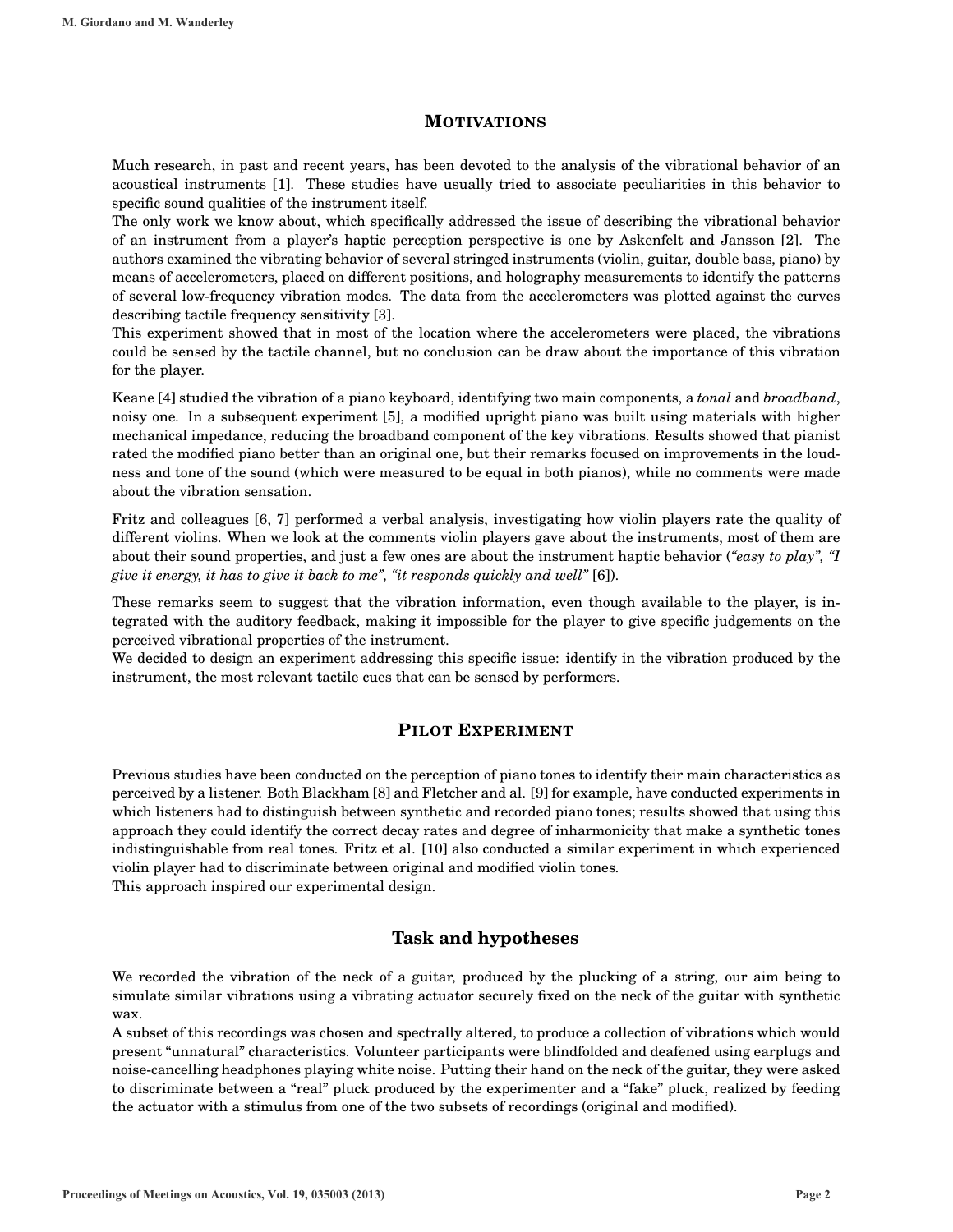



**(A)** Side **(B)** Front

**FIGURE 1:** The vibrating actuator and the accelerometers fixed on the guitar.

Our initial hypothesis was that the original recordings of the plucks (those without any spectral modification) would be more difficult to recognize as fake. On the other hand, the modified recordings would have a higher rate of recognition as fake plucks: comparing the rate of recognition for the two sets, we hoped to be able to identify the spectral characteristics of the vibrations that, once altered, would make a pluck feel unnatural. These spectral characteristics would be more likely to carry important information used by the player and thus need to be well rendered in a haptic simulation of the instrument.

#### **Stimuli**

The recordings were made using a PCB Piezoelectronics  $352C22$  accelerometer<sup>1</sup> placed approximatively in the upper part of the instrument's neck. The accelerometer sensing axis was the one at the same time orthogonal to the strings and to the side of the accelerometers attached to the guitar.

We placed a "Haptuator"<sup>2</sup> vibrating actuator on the neck of the guitar, a few centimeters beneath the accelerometer (see Fig. 1). The device generated vibrations along its longitudinal axis and it was aligned to the sensing axis of the accelerometer. The "Haptuator" provides an independent control of frequency and amplitude of the vibrations and has a rated operational range that goes from 50*Hz* to at least 500*Hz*.

The actuator was driven by an audio signal transmitted from an Apple MacBook Pro laptop to a Bryston 2B  $LP<sup>3</sup>$  professional power amplifier.

This setup was firstly used to measure the transfer function between the actuator and the position where the accelerometer was attached. A logarithmic chirp signal, ranging from 30*Hz* to 1500*Hz* in six seconds (sampling rate at  $24000Hz$ ) was played through the actuator while damping the strings of the guitar. Using a National Instruments USB-6009 acquisition card<sup>4</sup>, we recorded the acceleration produced by the chirp signal (acquisition rate at  $24000Hz$ ) and computed the transfer function, as showed in Fig. 2 (in this pilot study, no information about the phase was taken into account). The transfer function was computed from 30*Hz* up to 1000*Hz*, a range that covers the frequency sensitivity for the skin on the hand [3, 11].

<sup>1</sup>http://www.pcb.com/contentstore/docs/PCB\_Corporate/Vibration/products/specsheets/352C22\_G.pdf

 $^{2}$ http://www.tactilelabs.com/main/sites/default/files/TL002-14-A\_v1.1.pdf

<sup>3</sup>http://www.bryston.com/PDF/brochures/2BLP\_BROCHURE.pdf

<sup>4</sup>http://sine.ni.com/ds/app/doc/p/id/ds-218/lang/en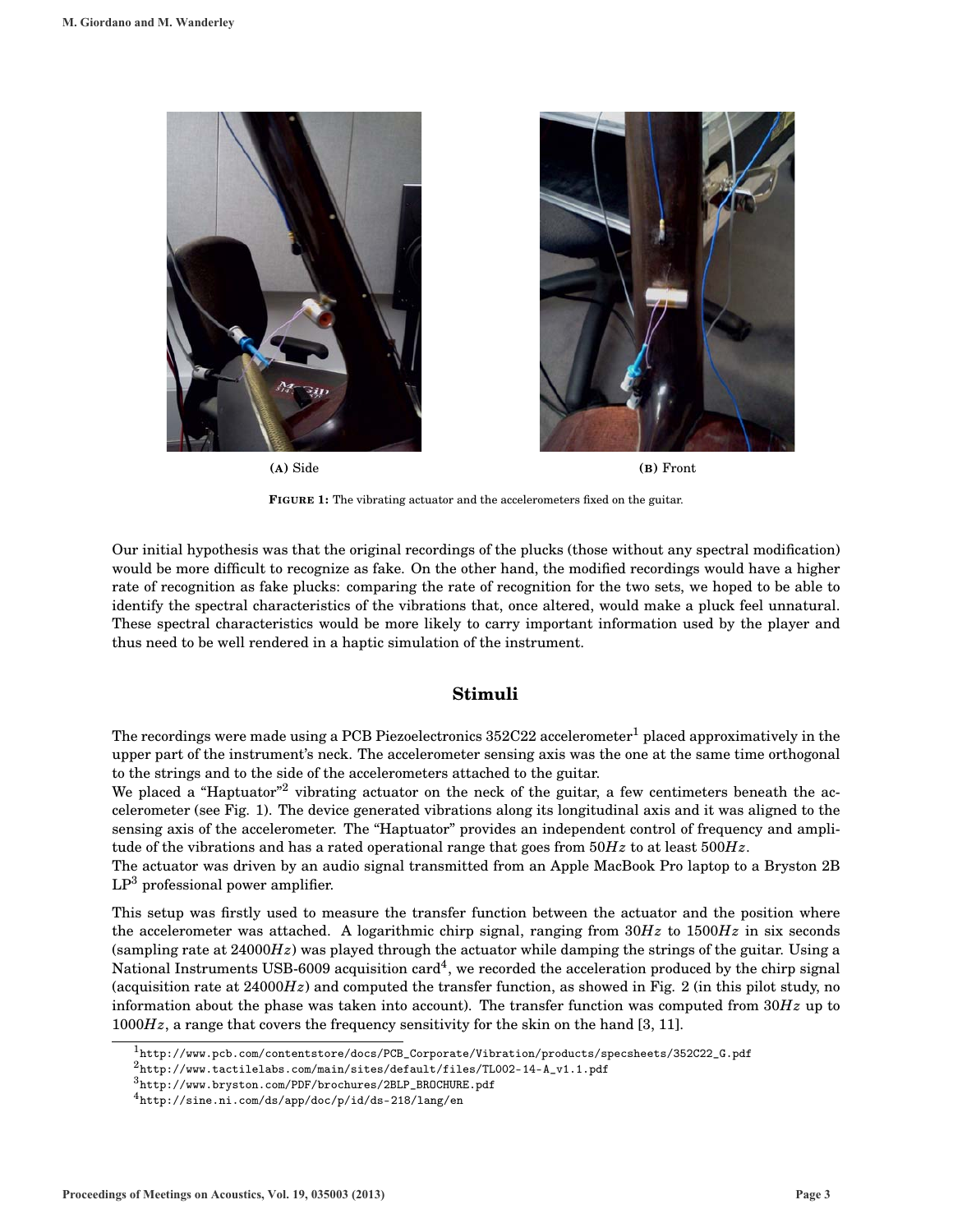#### **Transfer Function**



**FIGURE 2:** Transfer function between the actuator and the accelerometer, measured damping the strings. This plotting is the results of the average of six chirp excitations, then smoothed using a sliding Gaussian window.

| String 2 |   | Notch filter at 492Hz                         |
|----------|---|-----------------------------------------------|
|          | 2 | Notch filter at $197Hz$ and $738Hz$           |
|          | 3 | Notch filter at $492Hz$ and $738Hz$           |
|          | 4 | Notch filter at $197Hz$ , $492Hz$ and $738Hz$ |
| String 5 | 1 | Notch filter at $109Hz$                       |
|          | 2 | Notch filter at $109Hz$ applied three times   |
|          | 3 | Notch filter at $548Hz$                       |
|          | 4 | Notch filter at $109Hz$ , 548Hz and 659Hz     |

**TABLE 1:** The set of vibration recordings with the applied modifications explained.

Using the accelerometer and a National Instruments USB-4431 acquisition card<sup>5</sup> we recorded the vibration produced by the plucking of a string using a pick. Two strings were selected, the second (tuned at B<sub>3</sub>, 246.94*Hz*) and the fifth (tuned at  $A_2$ , 110*Hz*) and four takes of each were recorded at 48000*Hz* sampling rate.

The previously computed transfer function was inverted and used to re-equalize the recordings of the plucks, exported as wave files; this step was necessary to assure that, once played through the actuator, the recorded vibration would be perceived with the same frequency characteristics as those produced by a real pluck, at least in the point where the accelerometer was located.

Four of these re-equalized recordings were selected for each string and their spectrum was analyzed in the open-source audio editing software "Audacity"6. The most significant peaks in the spectrum were identified and selectively filtered using the software's "Notch filter" function, centered on the specified frequency, with a "Q" factor set to 7. The specific spectral modifications applied are showed in Tab. 1, and an example (String5, recording 2) of the resulting spectra is given in Fig. 3.

The set of the eight original and eight modified sounds was used to carry on the pilot experiment.

 $5$ http://www.ni.com/pdf/products/us/cat\_usb4431.pdf

 $6$ http://audacity.sourceforge.net/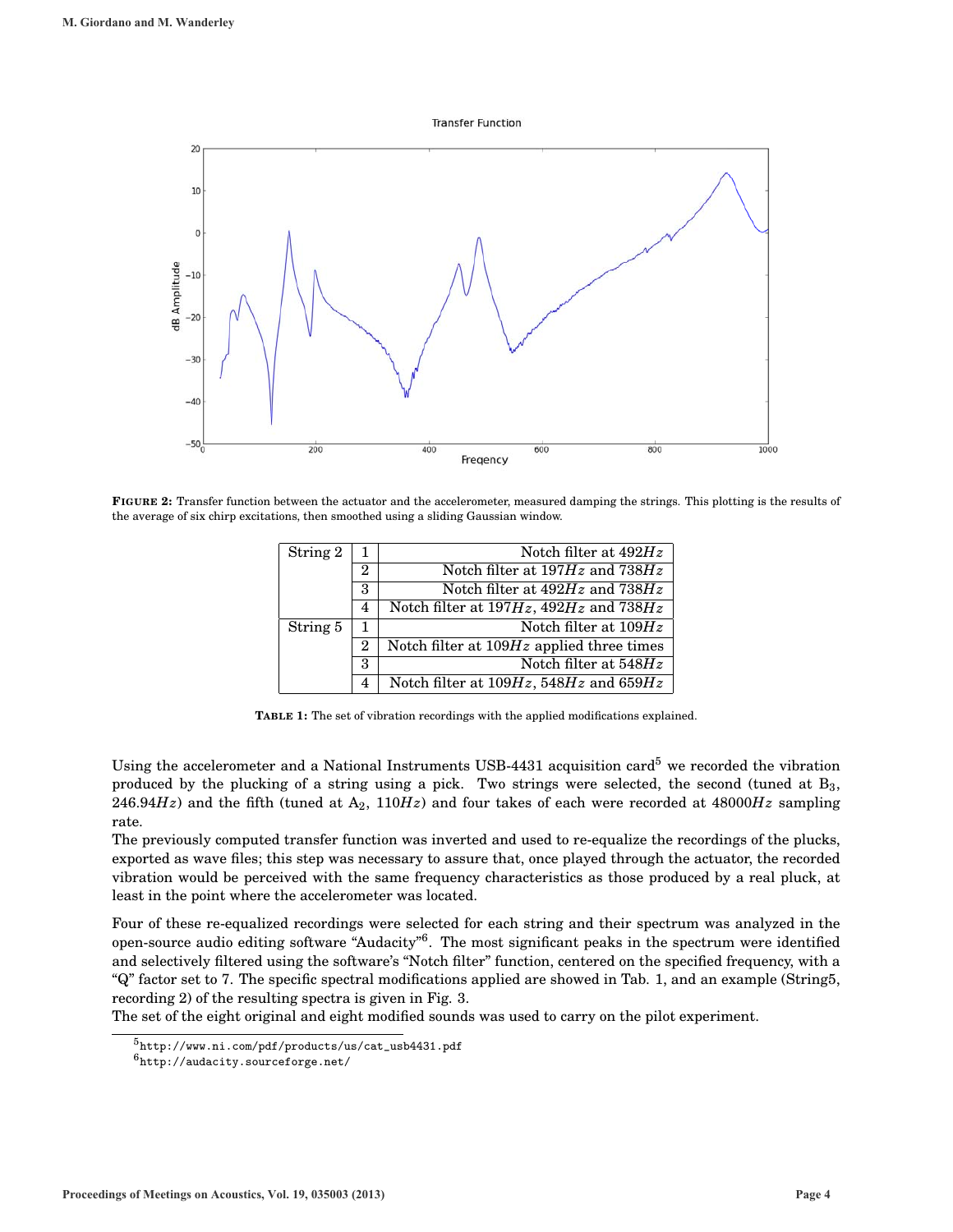

**(B)** The spectrum of the modified recordings after applying three times a notch filter at the peak frequency.

**FIGURE 3:** Spectra of the original recording (a) and the modified recording (b) for the plucking of string five.

#### **METHODOLOGY**

Nine volunteers (two women) aged from 21 to 55 years old (average 32.8) with various musical backgrounds (ranging from 20 years of formal training to no musical experience), agreed to take part to the experiment. They were blindfolded and deafened using earplugs and white noise (see Fig. 4).

The experiment consisted of three separate tasks and in each of them participants were holding the guitar with their left hand, without touching the strings, approximately at the point were the accelerometer was placed.

In Phase 1, after familiarizing with the vibrations provided by the plucking of the second and the fifth string, they were asked to discriminate which string had been plucked by the experimenter using a pick, only via the sense of touch. A series of twenty randomly order plucks were proposed and participants verbally reported which string they thought had been plucked at each trial.

In Phase 2, participants were asked to discriminate by a "real" pluck performed by the experimenter, and a "fake" pluck, consisting of the reproduction through the actuator of one of the original recordings. They were not asked to identify to which string the vibration corresponded to, and they were not exposed to any trial vibration coming from the actuator. A series of forty, randomly ordered real or fake plucks was proposed and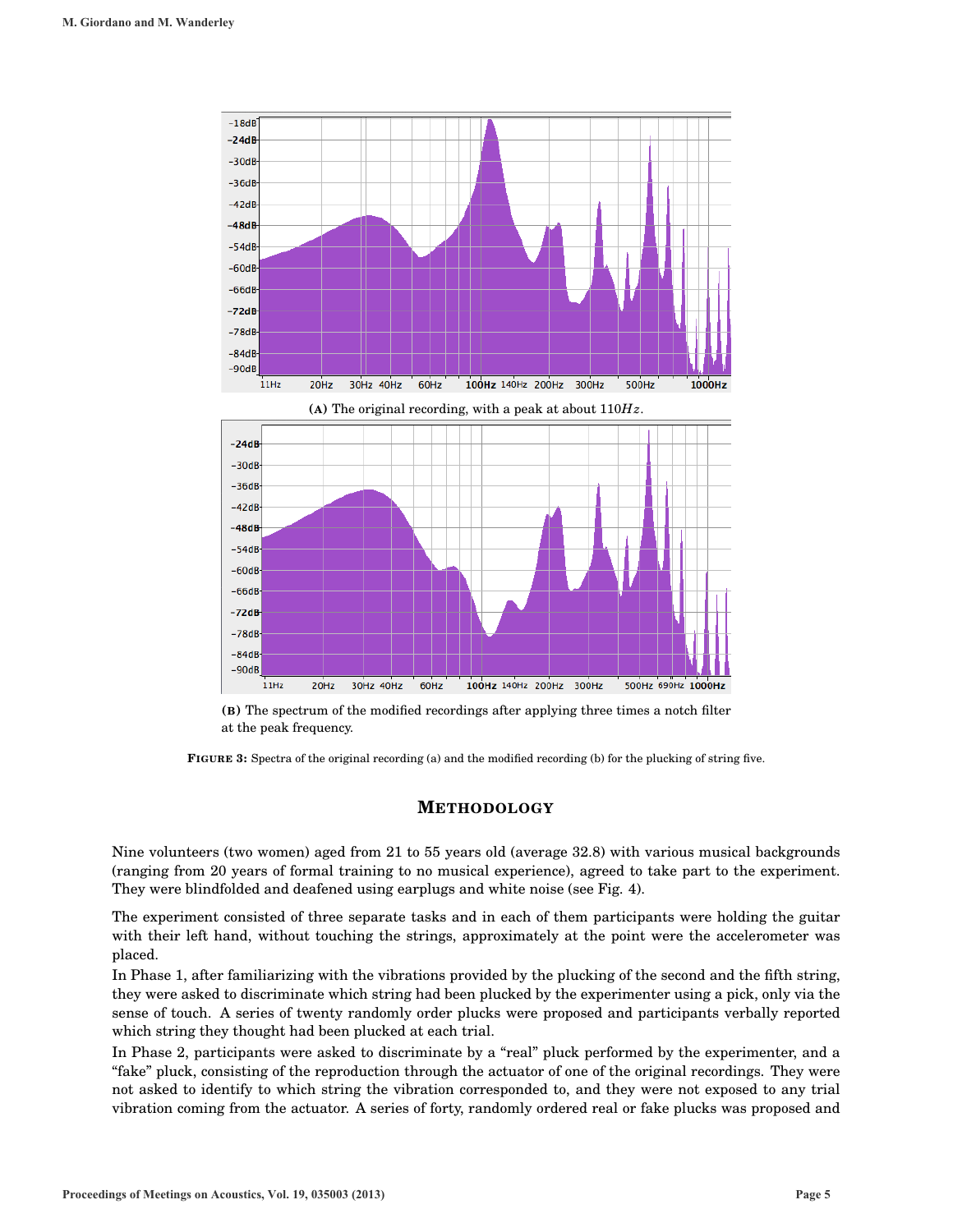

**(A)** One of the participants during the experiment



**(B)** Hand detail

**FIGURE 4:** Experimental setup

participants verbally reported if they thought they just perceived a real or fake pluck.

Phase 3 was identical to the second one, but the fake plucks consisted of the spectrally altered stimuli described in the previous section.

For half of the participants, phase 3 preceded phase 2; this was done to compensate for effects eventually due to fatigue towards the end of the test. Participants were not aware that the stimuli in phase 3 would differ from those in phase 2.

#### **PRELIMINARY RESULTS**

We conducted a preliminary statistical analysis on the results to verify the presence of trends pointing in the direction of our hypothesis.

Firstly we looked at the overall results of participants for each phase, this is reported in Table 2, where the percentage of correct answers is given. As we can see, on average participants performed extremely well in

|      | Phase 1   | Phase 2 | Phase 3 |
|------|-----------|---------|---------|
| Avg. | $96.67\%$ | 69.26%  | 74.44%  |
| Std. | 5.02      | 10.09   | 11.63   |

**TABLE 2:** Average and standard deviation of correct answers in the three phases.

Phase 1 (recognize which string was plucked by the experimenter) The data for Phases 2 and 3 presents larger variation between participants, as showed by larger values for the standard deviation. These percentages though are of little interest for us, since what we are really interested in is the rate of recognition of fake plucks, i.e. those produced by the actuator. This data is shown in Table 3 (a).

We tested the distribution of the data for phase 2 and phase 3 and got positive results for normality. Hence, we applied a one-sided, paired *t*-test on the data, which resulted in a difference between the conditions that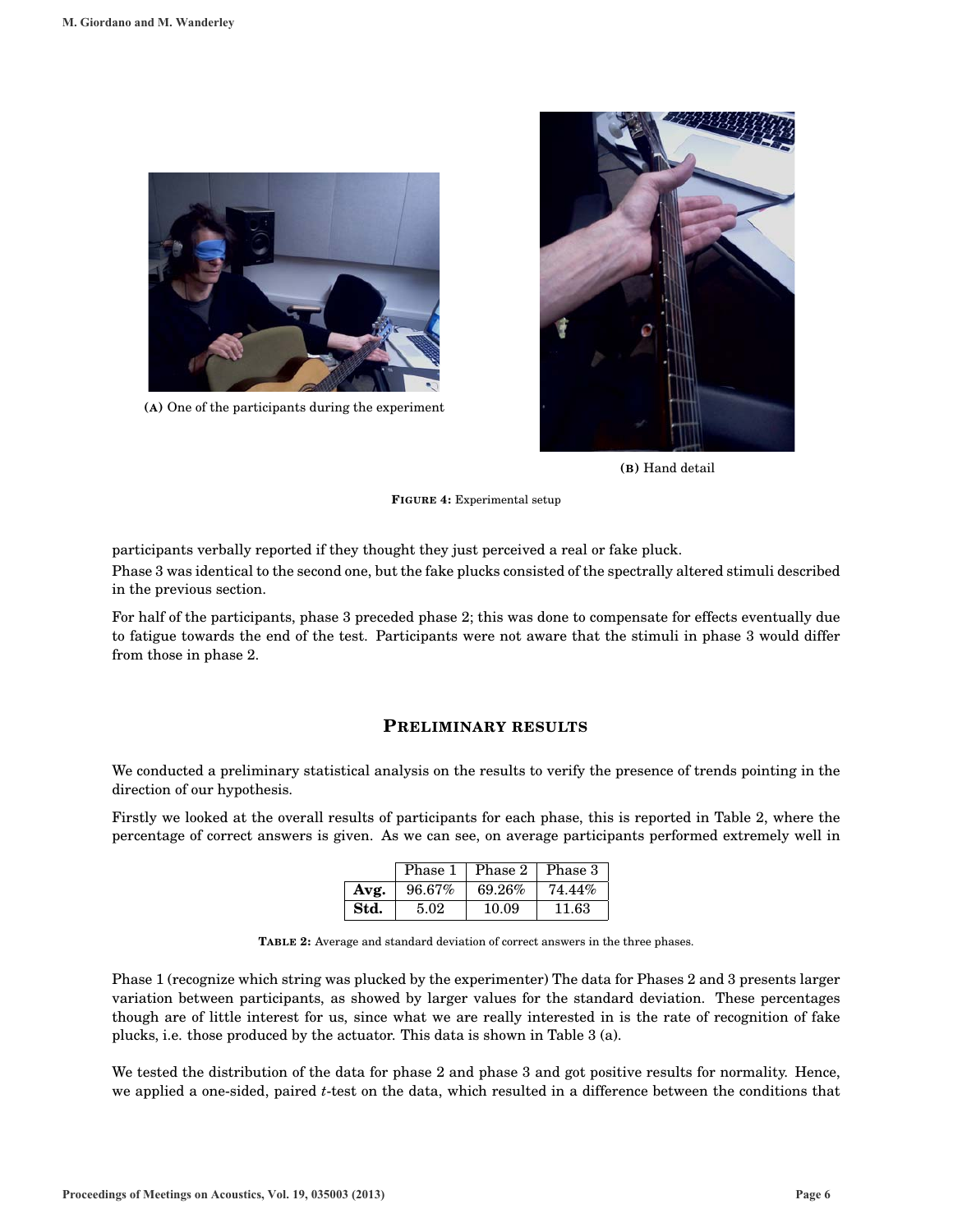|      | Actuator Only (a) |         | Last $30(b)$           |        |  |
|------|-------------------|---------|------------------------|--------|--|
|      | Phase 2           | Phase 3 | Phase $2 \mid$ Phase 3 |        |  |
| Avg. | 63.80%            | 77.91%  | 61.59%                 | 78.83% |  |
| Std. | 11.72             | 10.90   | 15.21                  | 12.12  |  |

**TABLE 3:** Average and standard deviation of pluck vibrations produced by the actuator that were correctly identified by participants as fakes, (a) for all trials, (b) discarding the first 10 trials.

|      |           | Actuator Only (a) |          |           |          | Last $30(b)$ |          |          |  |
|------|-----------|-------------------|----------|-----------|----------|--------------|----------|----------|--|
|      |           | Phase 2           |          | Phase 3   |          | Phase 2      |          | Phase 3  |  |
|      | String 2  | String 5          | String 2 | String 5  | String 2 | String 5     | String 2 | String 5 |  |
| Avg. | $74.58\%$ | $51.55\%$         | 86.22%   | $68.56\%$ | 68.42%   | 55.60%       | 83.64%   | 74.82%   |  |
| Std. | 22.18     | 18.96             | 10.45    | 19.41     | 31.45    | 24.07        | 14.67    | 20.42    |  |

**TABLE 4:** Average and standard deviation of correct answers according to the phase and the string recorded, (a) all trials, (b) discarding the first 10 trials.

is statically significant across participants ( $p = 0.0198$ ). Subsequently, we analyzed the performance of the participants according to the specific string, as showed in Table 4 (a).

The data seems to indicate that the actuator's simulation of the second string was not good enough since we have an average of correct identifications as fake of 74.58% already in phase2, which goes up to 86.22% in phase 3. On the other hand, the simulation of string 5 seems to be substantially better, with an average just above chance for phase 2, which reaches almost 69% in phase 3. Again though, we notice a fairly high standar deviation.

A one-sided, paired *t*-test was performed: no statistically significant differences were found between the two phases for string 2 ( $p = 0.0936$ ) and for string 5 ( $p = 0.0587$ ), even though the value for string 5 is just above the 0.05 threshold.

This suggests that, at least for string 5, the spectral modification we introduced in phase 3 had an effect on the recognition rate, even though not strong enough to be statistically significant.

To test further our hypothesis, we discarded from the data the first 10 trials of each participant in each of the two phases, hoping to compensate for incertitude and/or training effects that could be present at the beginning. The results can be seen in Tables 3 (b) and 4 (b); after testing for data normality, we applied again a one-sided, paired *t*-test obtaining this time more significant results.

The statistical significance for the data in Table 3 (b) is below threshold  $(p = 0.0099)$ ; also looking at the data for string 2 and 5 across the two phases led to more significant results (Table 4 (b)): the *p* value for mean differences in string 2 is still above threshold (*p* = 0.1226) between phase 2 and phase 3, but the difference became statistically significant for string  $5 (p = 0.0329)$ .

Since we could find a statistical significant difference for string 5 between phase 2 and phase 3, we looked at the recognition rates in phase 3 for each one of the modified recordings for string 5. In Table 5 we can see the percentage across participants for each one of the modified recordings, using the numbering given in Table 1.

|      | Phase 3 - String 5 - Last 30 |        |        |       |  |  |
|------|------------------------------|--------|--------|-------|--|--|
|      |                              |        |        |       |  |  |
| Avg. | 82.85%                       | 59.38% | 88.89% | 50%   |  |  |
| Std. | 34.52                        | 39.40  | 7.45   | 40.82 |  |  |

**TABLE 5:** Average and standard deviation of correct identification of fake plucks for each of the four modified recordings of string 5. The data is taken discarding the first 10 trials for each participants.

The variability between participants is very high, with a standard deviation that goes up to about 40 for two of the stimuli. The only one which, with the available data, presents a high average with a reasonable standard deviation is the modified recording 3, which corresponds to the filtering of the peak frequency at 548*Hz*. Looking more closely at Fig. 2 we can see that this frequency corresponds exactly to the local minimum near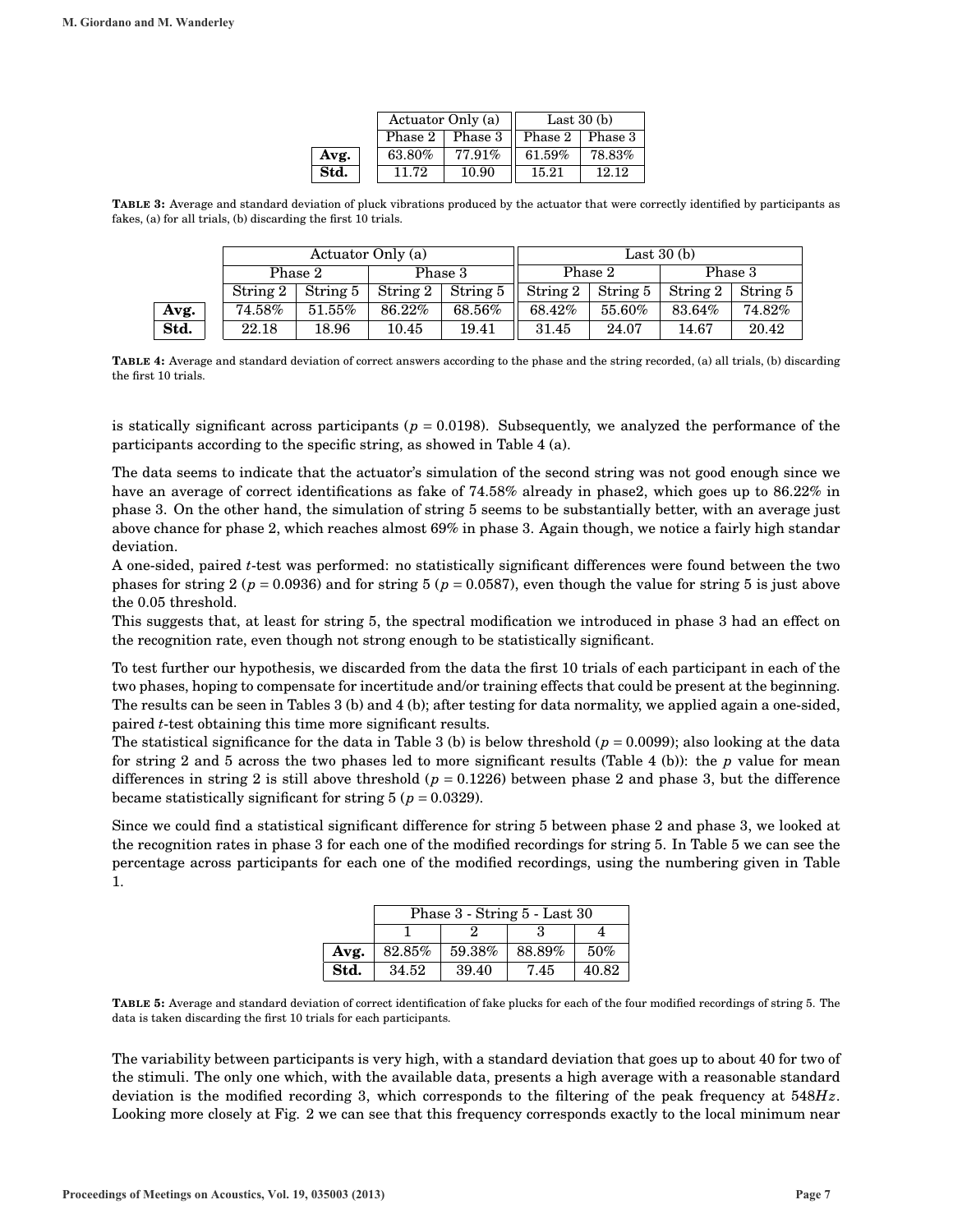600*Hz* in the frequency response of the guitar.

#### **DISCUSSION**

It has been evident throughout the previous section that the data collected was strongly variable across the nine participants. This prevented us from being able to draw precise conclusions, but still some trends and some useful information can be extrapolated from our analysis.

We have shown that the vibration produced via the actuator performed better for the low-pitched string than for the high-pitched one; this could be due to mechanical limitations of the actuators in displaying higher frequencies or to the fact the we recorded the vibrations only along one axis of the neck. As we said, our simulation of the fifth string's vibrations was generally better, and in particular we could prove a statistically significant difference between the recognition rate of this string in the two phases. Given the little amount of data we had, the variability between participants was too high for drawing conclusions on which modification caused the highest recognition rate, except for one case: the one in which the peak frequency at 548*Hz* was filtered.

This indicates that an accurate rendering of this frequency is particularly relevant since its absence causes very high recognition rates across all subjects.

Of particular interest for future improvements in our design were the comments participants gave in an informal interview that followed the test. At the question *"how well you think you performed?"*, most of them responded that the test was really hard and they thought to have performed at chance level.

When asked about the criteria they used for taking their decision, the vast majority identified the resonance time and the attack as begin the most important ones: longer resonance times and weaker, less pronounced attacks would feel unnatural. Interestingly 2 participants identified the same criteria as being the most important ones, but in the beginning longer resonances and weaker attacks would be associated for them to real plucks; further on in the experiment they eventually switched their judgment to match the one of the other participants. This seems to support the decision we took of removing the first ten trials from our data analysis to compensate for learning effects.

When asked if they noticed any difference between the stimuli in the two phases, all participants responded that they had not perceived any particular difference.

#### **CONCLUSIONS AND FUTURE WORK**

We performed an experiment to test the haptic behavior of an acoustic guitar as perceived by the player. We wanted to determine which specific frequency information is available to the player by solely the sense of touch and how this contributes to his/her perception of the instrument's reactions. This information can then be useful in the process of modelling of the instrument's haptic behavior.

Using a vibrating actuator, we artificially reproduced on the neck of the guitar, the vibration of a plucked string, as recorded using an accelerometer. We applied specific spectral alterations to some of the recordings and tested participants' ability to discriminate between a real and a simulated pluck using these two sets of stimuli. The analysis of our results indicates that the second strongest peak in the vibration spectrum of the fifth string, located at 548*Hz*, seems to strongly contribute to a good simulation of the vibration for this string. In average, a vibration without this frequency peak could be recognized 88.89% (standard deviation 7.45) of the times as being simulated.

The great variability measured between participants shows that we probably need a more thorough experimental design: for future versions of the experiment, better ways to assure auditory isolation and a constant grip position throughout the experiment, and between participants, need to be found. Once this conditions are assured, a new set of stimuli could be designed making use of the feedback given by participants in this study; the attack and the decay time need to be improved and the use of a different actuator may be consider. The vibration along the three different axis could be measure and the experiment could be repeated with actuators place in the three directions. Evidently a larger number of participants is also needed and at least